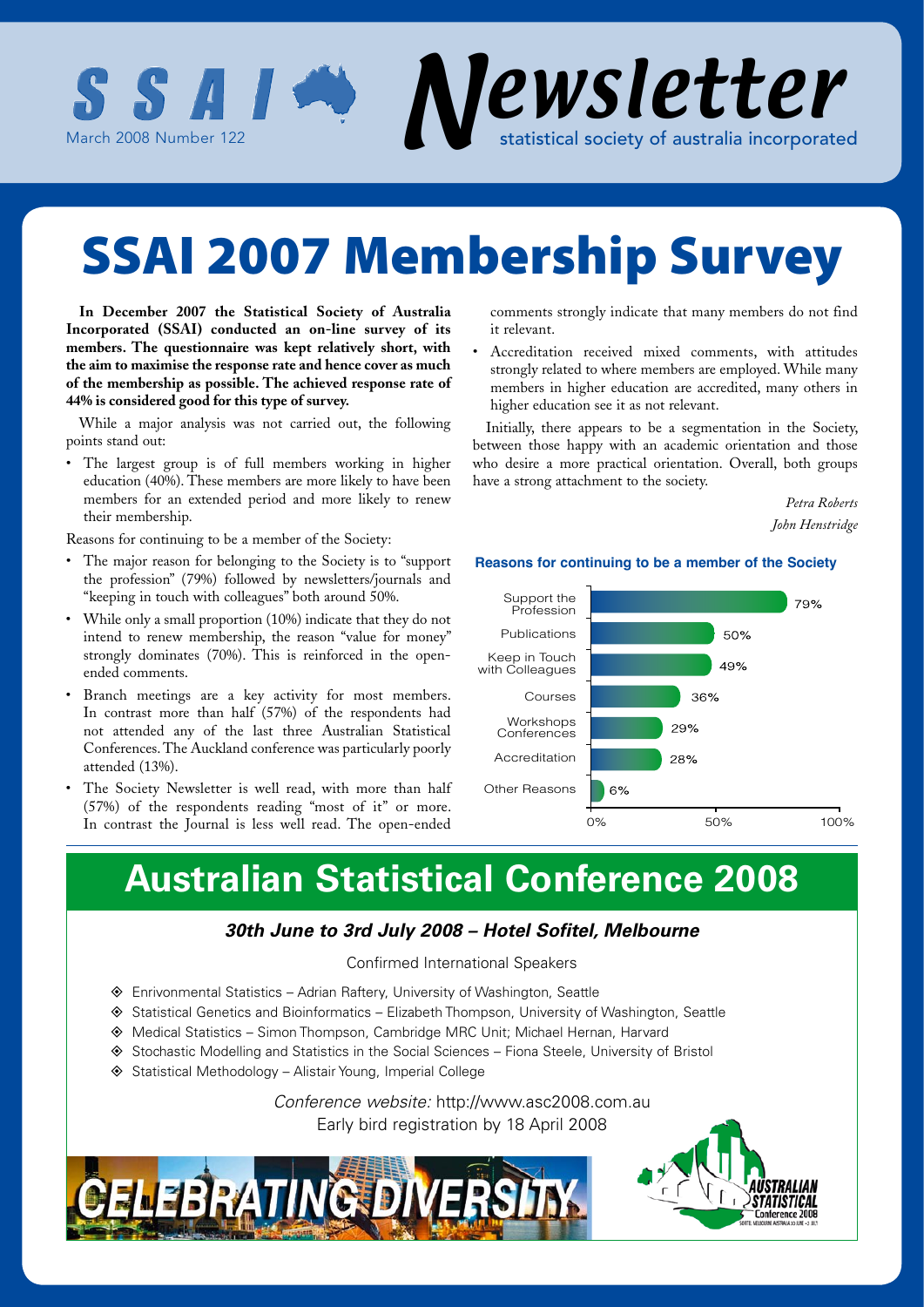# SSAIN

**PO Box 5111, Braddon ACT 2612 Phone (02) 6249 8266 Fax (02) 6249 6558 Email: admin@statsoc.org.au Society Web Page http://www.statsoc.org.au**

#### Editors

**Alice Richardson,** Faculty of ISE, University of Canberra ACT 2601

**Michael Adena,** Covance Pty Ltd PO Box 5125, Braddon ACT 2612

#### **Correspondence**

Please direct all editorial correspondence to Alice Richardson. Email: newsletter@statsoc.org.au

#### Disclaimer

The views of contributors to this Newsletter should not be attributed to the Statistical Society of Australia, Inc.

#### **Subscriptions**

The Newsletter of the Statistical Society of Australia is supplied free to all members of the society. Any others wishing to subscribe to the Newsletter may do so at an annual cost of A\$30.00 for an issue of four numbers.

#### Advertising

Advertising will be carried in the Newsletter on any matters which the Editors feel are of interest to the members of the Society. For details of advertising rates, etc. contact the SSAI Executive Officer at newsletter@statsoc.org.au

#### Printer

National Capital Printing 22 Pirie Street, Fyshwick ACT 2609

DEADLINE FOR NEXT ISSUE: 10 May 2008

### **Editorial**

Firstly, I'd like to use this first editorial of 2008 to welcome new and renewing members to the Society. I hope you gain many benefits from your membership this year, not least of course the opportunity to read this newsletter once a quarter!

I'd also like to thank all those members who took the time last year to complete the Society's survey of members. As a group of statisticians we should be uniquely qualified to seek views of the members in this way, and to analyse them thoroughly. A summary of the findings of the survey appears elsewhere in this newsletter.

As is common with the first newsletter of the year, there's a bit of looking backwards and a bit of looking forwards amongst the printed material. Looking back, there are reports from Branches about their last few meetings of 2007, as well as reports from conferences held in the December conference season. Looking forward, the lead article is the survey of members, and there is a reminder for the conference in Melbourne in July.

Do make the most of the opportunities you read about in the newsletter, and do take the time to report to this newsletter on statistical activities you attend. The Editors will be delighted to receive contributions from members at any time.

## Conferences

**International Symposium on Forecasting** 22-25 June 2008, Nice, France http://www.forecasters.org/isf/

**Australian Statistical Conference 2008**

30 June-3 July 2008, Melbourne, VIC http://www.asc2008.com.au

**International Society for Bayesian Analysis Conference** 21-25 July 2008, Hamilton Island, QLD http://www.isba2008.sci.qut.edu.au/

**Pre-Olympic Congress on Computer Science in Sport** 5-7 August 2008, Nanjing, China http://www.olympiccongress.org

**Australasian Conference on Mathematics and Computers in Sport** 31 August-3 September 2008, Coolangatta, QLD http://www.anziam.org.au/MathSport/Conference.html

**International Conference on Applied Probability and Statistics (with emphasis in Business and Industrial Statistics)** 1-3 December 2008, Hanoi, South Korea http://www.action-m.com/CAPS2008/

**Australasian GenStat Conference: Biometrics in Primary Industries and the Environment**

2-5 December 2008, Marylands Country House, Yarra Valley, VIC www.dpi.vic.gov.au/genstat2008

**Australian Statistical Conference 2010** 6-10 December 2010, Perth, WA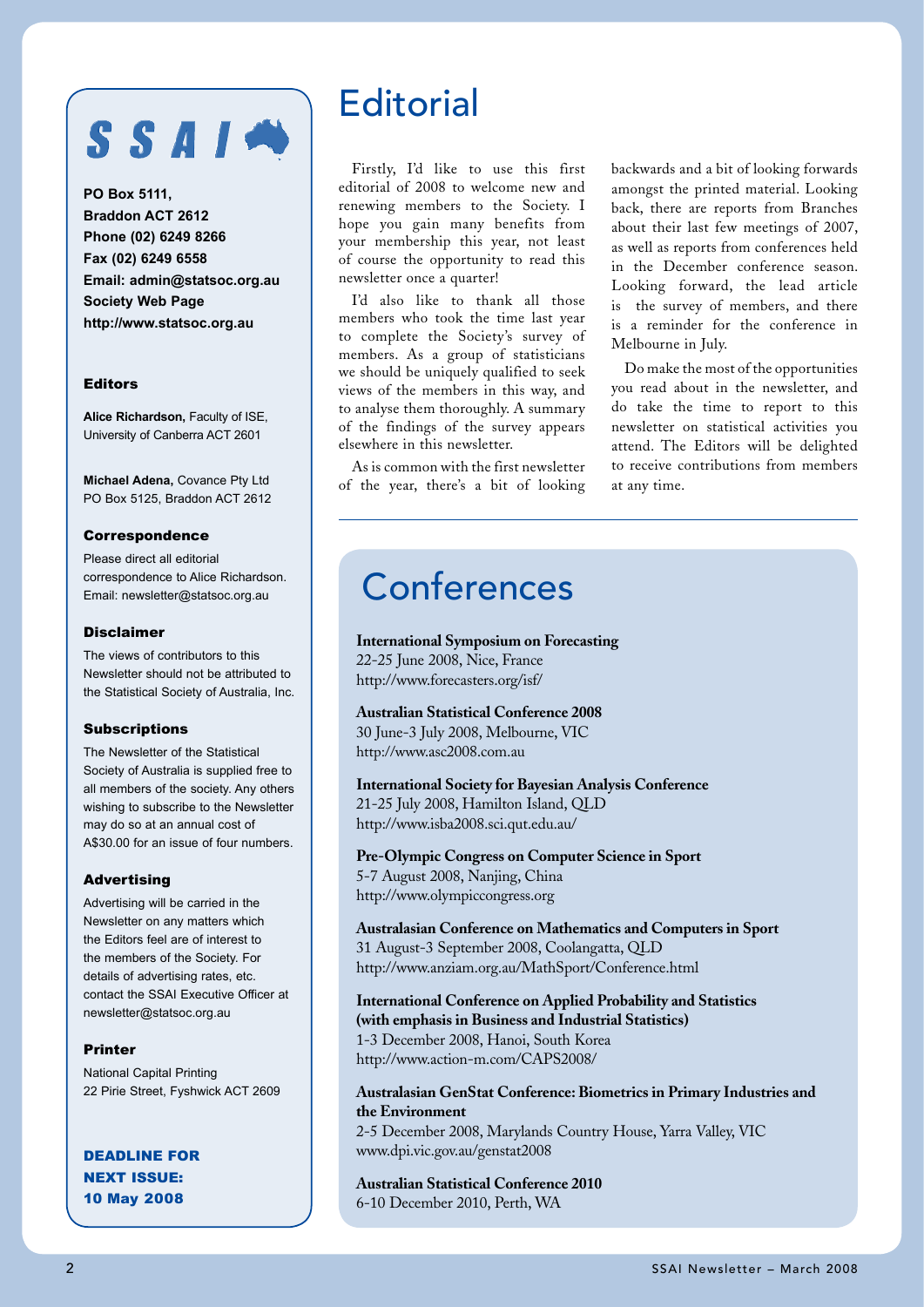## President's Corner

I was delighted with the high level of response to the recent survey of members conducted by Data Analysis Australia on behalf of Central Council. Of the 660 members emailed 93 were not contactable. Of the 567 contactable, 44% responded, which is an excellent level of responses for a survey of this type. A quick look at the results indicates good coverage of our members on a regional, employment type and age profile. To all members who responded to the survey let me personally say 'thank you' – the detailed responses given by members to the open ended questions were particularly thoughtful and have provided a wealth of vital information for Council.

I particularly want to thank John Henstridge and Petra Roberts at Data Analysis Australia for providing their services pro bono to the Society and for their very professional implementation, administration and analysis of the survey, particularly in December which is traditionally a very busy time. Those who do this kind of work would recognise that the value provided by Data Analysis Australia to the SSAI is very considerable in monetary terms as well as in terms of the survey skills provided.

Central Council will be discussing the results in detail at the meeting on February 28. All Council Members have been sent the results of the survey and have been asked to identify the critical issues as they see them and to match these against the recently

revised Strategic Plan. Following the Central Council meeting summary results will be released and a decision will be made about making the raw data available, subject to us being able to protect individual privacy.

Without prejudging the outcome of the Central Council's deliberations on the survey my impression is that significant areas of concern have been identified, as well as considerable information that we previously did not have about our members and which is vital for future planning in order that the Society continue to add value to members. Among the major areas of concern were the recent increase in membership fees, the newsletter format and delivery mode, how to make branch activities better attended and more useful to members, and, a clear need for a program of continuing professional development workshops and short courses. I was particularly struck by the diversity of our membership, emphasising the challenges that the Society, both centrally and at the Branch level, faces in meeting the range of interests and needs of its members.

Briefly on other matters: planning for continuing professional development activities continues; for those in the research community, the Research Quality Framework has been scrapped by the incoming Government and will ultimately be replaced by an alternative; planning for ASC2008 in Melbourne is well advanced. ASC2008 is now open for registrations and,

# Counting Australia In

Eugene Seneta's extended review of this history of mathematics in Australia was the lead article in December 2007 newsletter. We did not have room for this photograph of Eugene's that is of particular interest for the history of statistics in Australia.

This photograph was taken at the Australian National University the day before Ted Hannan's death in January 1994.



*Chris Heyde, Ted Hannan, Joe Gani, Eugene Seneta (L-R), ANU, January 1994.*

as I write this, emails are arriving asking for us to submit abstracts.

July will be an unusually rich month for professional meetings and workshops in Australia and



surrounding regions. ASC2008 kicks of events in Melbourne from June 30 to July 3, the joint IMS/ Bernoulli 7th World Congress on Probability and Statistics in Singapore from July 14-18, the 9th World Conference of the International Society for Bayesian Analysis (ISBA), to be held on Hamilton Island, 21-25 July and the Econometric Society Australasian Meeting (ESAM) in Wellington, New Zealand, 9-11 July, 2008. There are also numerous specialist workshops and satellite events planned and listed on the various main conference web sites.

As President I met with two Chinese delegations, one from the Shanghai Municipal Statistics Bureau in December and the other from the Guangdong Provincial Bureau of Statistics in January. I also recently travelled to Japan on a research visit. It is clear to me that we need to develop much stronger links with the various professional societies and organizations in countries to our North and this is something I would particularly like to see develop during my term as President. I noticed the President's Corner in the September 2007 AMSTAT News that the ASA has recently formed a task force to "explore the role that the ASA can play for its members in the international industry arena" aimed at facilitating contact of its members with local statisticians, universities and professional societies. This is something I will be following up in the near future.

Last, but by no means least, I would personally like to welcome Marie-Louise Rankin as the new SSAI Executive Officer. I am delighted Marie-Louise agreed to work for the Society. She is proving to be a most valuable member of the SSAI administrative team and please contact her if you have any concerns about your membership or Society activities.

> *William Dunsmuir Email: W.Dunsmuir@unsw.edu.au*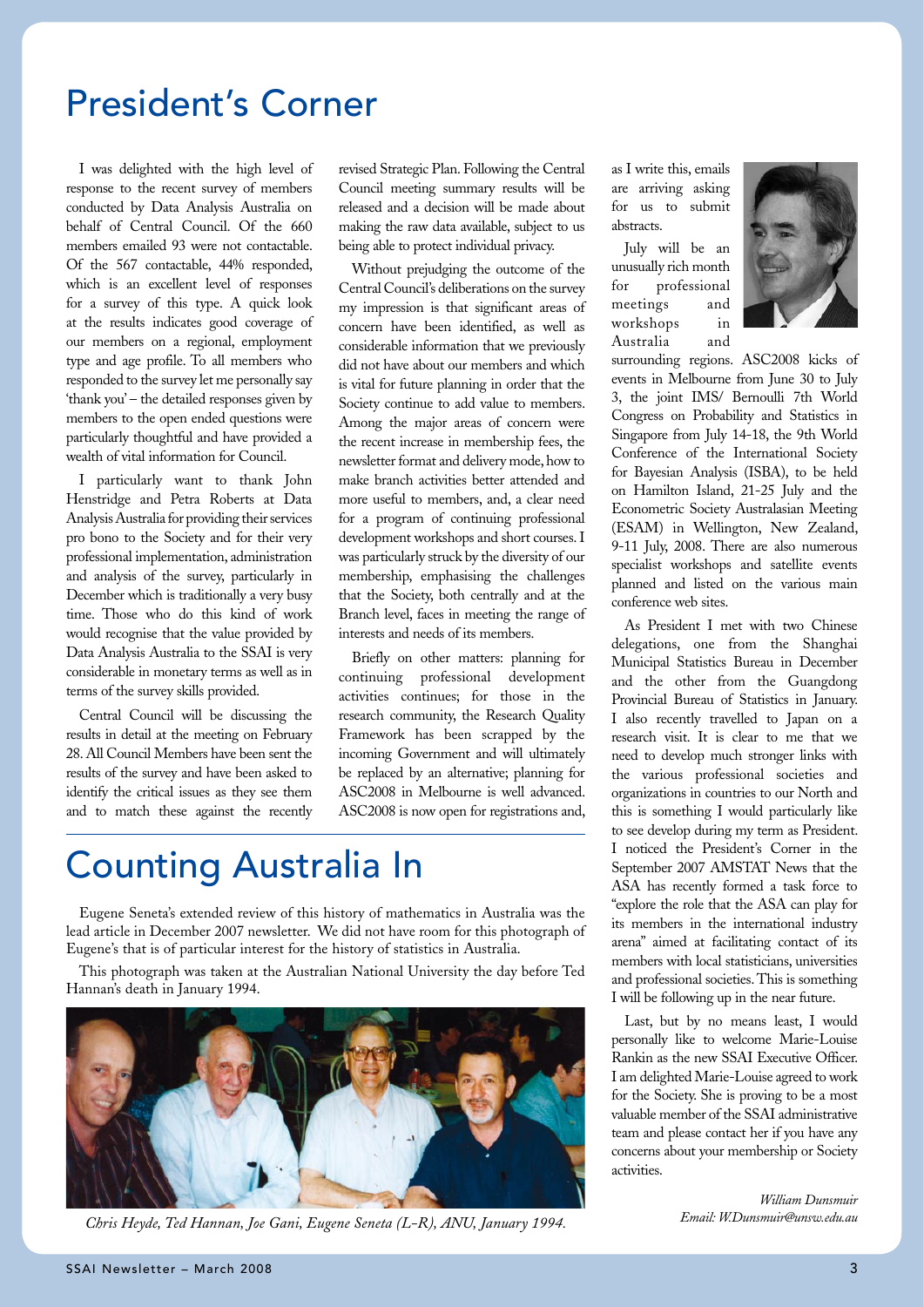# BioInfoSummer

For the 6th consecutive year, the BioInfoSummer symposium in bioinformatics was held at the Australian National University. The symposium featured lectures and contributed papers, as well as workshops and poster sessions. Each day focussed on a theme: sequence and structure analysis, evolutionary biology and comparative genomics, gene expression and microarrays, and systems biology.

Matthew Wakefield presented an introductory lecture to biology, with a focus on molecular biology and genomics. Lloyd Allison tackled the problems linked to the study of biological sequences, their alignment, information content and compression. Rafael Najmanovich presented methods for the prediction of protein structure and protein-ligand interactions.

Allen Rodrigo introduced the main methods of phylogenetic inference, and hypothesis testing in phylogenetics. Mark Ragan showed an efficient way of building phylogenies, by bypassing the difficult problem of multiple sequences alignment. Karin Khassan demonstrated how these phylogenetic methods can be applied to comparative genomics, and showed how genome duplications are a source of genetic novelty in fishes. A public lecture with a record attendance was given by John Mattick, where he presented his work on non-coding RNA and genome complexity.

In the day dedicated to gene expression, Gordon Smyth showed how his Bayesian approach can significantly improve the analysis of microarray data. Conrad Burden and Hans Binder, both from a physics background, presented their progress at understanding the physical mechanisms underlying a microarray experiment.

Terry Speed gave a comprehensive coverage of the chromatin immunoprecipitation on chip (ChIP-chip) technique, and outlined the complexity of the analysis of such experiments. He also gave several examples of successful applications of this technique, ranging from developmental biology to cancer medicine. Finally Eric Schadt presented his revolutionary work, combining population genetics, expression microarrays, high density genetic markers and medical data to unravel some of the most complex human diseases.

There was also a number of very interesting workshops, contributed presentations and posters showcasing a wide range of subjects from a bioinformatical perspective.

*Sylvain Floret*



*BioInfoSummer scholarship holders, with Garth Gaudry, 2007 Director of ICE-EM.*

# Biometrics by the Beach

Having submitted my MPhil thesis in November, I decided to give myself a treat by going to Coffs Harbour for a holiday whoops, I meant attending the "Biometrics by the Beach" conference.

From hearing about Dr Dave Warton's "special relationship" with his eigenvectors to the many talks on Bayesian statistics, I have learnt a great deal. Prior to the conference, I had never been exposed to Bayesian statistics given that I was trained as a frequentist. However, after attending Prof Kerrie Mengersen's



*Kevin gets his first kiss for the night from Elle.*

short course, I was so impressed with what Bayesian methods can do that I have decided to learn more about the topic.

In addition to the talks, another important aspect of conferences was the social interaction. With the help of Daniel Burrell and drink-sponsorship from the IBS Australasian Region, I managed to get about 15 young statisticians together to a Thai restaurant at the Jetty. We were all chatting about random non-statistical stuff when Dave Warton decided to bring up some questions regarding Bayesian statistics. At this point one of the girls could not help herself but said, "Oh my, this is the most nerdy dinner conversation I have ever had!".

The conference dinner at Pet Porpoise Pool was an excellent choice by the organising committee. It was certainly a memorable night for me, as I received my first kiss that night—from Elle the seal! I was also lucky enough to win the door prize—a swim with a dolphin. Unfortunately it is only valid for a year and I will not get back to Coffs Harbour within the next 12 months, so I decided to give the prize away.

Overall, the conference was a great success and it was due to the great effort that Dr Melissa Dobbie and her organising committee put in. I would also like to thank the IBS Australasian Region for sponsoring me the conference registration and the short course on Bayesian statistics.

*Kevin Wang*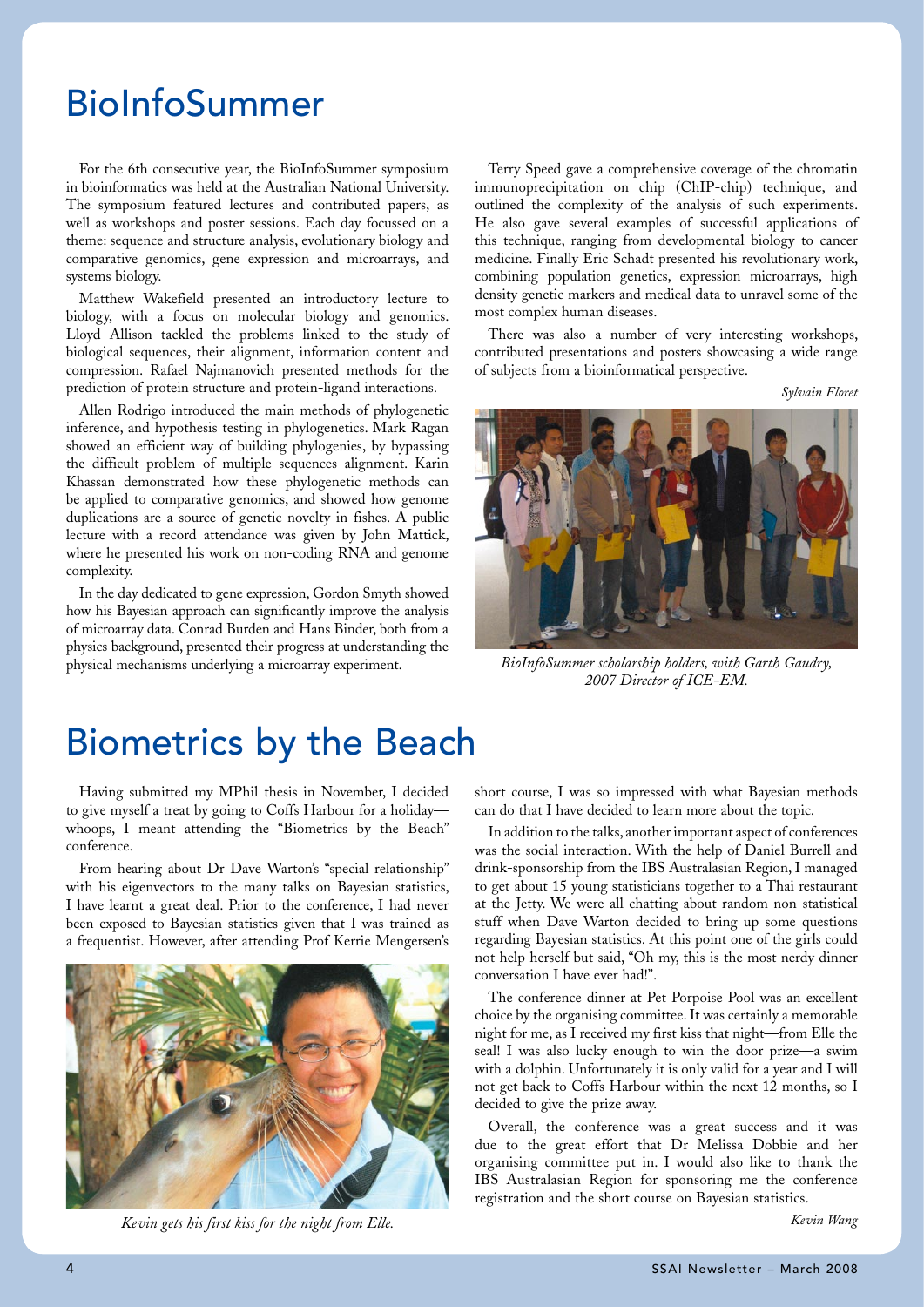# ISOSS conference in Malaysia

The 9th Islamic Countries Conference on Statistical Sciences (ICCS-IX) was jointly organised by the Islamic Countries Society of Statistical Sciences (ISOSS) and Institute of Statistics Malaysia (ISM) during 12-14 December 2007. The Concorde Hotel, Shah Alam, Malaysia attracted over 350 professional Statistician participants of which some 160 papers were presented by international participants from 22 different countries, including Australia, Canada, UK, USA, Turkey, Iran, Saudi Arabia, and 80 papers by local participants. The presentations included 12 invited sessions on various topics in contemporary statistical research.

The conference was cosponsored by the *Pemodalan Nasional Berhad* (PNB), the largest Malaysian Government's Investment Corporation, a number of public universities in Malaysia and the Statistical, Economic, Social Research and Training Centre for Islamic Countries (SESRTCIC), a part of the Organisation of Islamic Conferences (OIC) having 57 member states.

Reflecting on the theme of the conference—Statistics in the Contemporary World—Theories, Methods and Applications—the tone of the conference was set by the first keynote speaker Y. Bhg. Tan Sri Dato' Hamad Kama Piah bin Che Othman, President, PNB. Himself being a Statistics graduate, Mr Othman strongly emphasised the role of Statistics in decision making at the highest level.

Dr Savas Alpay, DG of SESRTCIC, chaired the special session organised by SESRTCIC on the activities of various national statistical organisations (NSO). The session was addressed by Dr Unal Gundogan, Vice President, Turkish Statistical Institute; Mr Mohanna A Al-Mohanna, Deputy DG, Statistical Affairs, Saudi Arabia and Ms Hajah Wan Ramlah Wan Abd. Raof, Chief Statistician, Malaysia. The session provided a wide range of information on various statistical activities and programs conducted by the respective NSO. This is the first time such a special session was devoted to the official statistics in an ISOSS conference.

On the nomination of Professor Denise Lievesley, President of the International Statistical Institute (ISI), Professor Stephan Morgenthaler of Switzerland represented ISI in the conference. The recent meeting in November 2007 between the President of ISI with Dr Shahjahan Khan, President of ISOSS at the First Arab Statistics



Conference in Amman, has opened doors for increased cooperation between the two professional organisations.

In 1999 ISOSS introduced the award of the ISOSS Gold Medal for outstanding contribution in the development of statistics and services to ISOSS. During the Conference Dinner, the winners of the ICCS-IX Gold Medal were declared. The recipients are Professor Munir Ahmad (Founding President of ISOSS), Professor Shahjahan Khan (Australia), Professor Ali S Hadi (USA/Egypt) and Professor Hanif Mian (Pakistan).

Professor Ali S Hadi, Cornell University and American University of Cairo presented his keynote talk on a general method on detection of outliers for both linear and nonlinear models. Professor Kerrie Mengersen, Queensland University of Technology, Australia presented her keynote speech on the Bayesian priors. Professor Malay Ghosh, University of Florida gave the last keynote presentation on the role of ancillary statistics in statistical inference. Unfortunately, another keynote speaker, Professor A K Md Ehsanes Saleh, Carleton University, Canada was physically unable to travel.

 The current state of the ICT and its origin from Statistics and Mathematics were covered in a special talk by Professor Hilal Al-Bayyati, DG, Arab Institute of Training and Research for Statistics (AIRTS), Jordan. Referring to his recent investigation he surprised the audience by revealing the fact that in Arab countries less than 25% of the positions designated for Statistics are occupied by statistics graduates.

The first memorial lecture in an ISOSS conference on Emeritus Professor M Safiul Haq (1935-2007) of the University of Western Ontario, Canada was presented by Professor Shahjahan Khan, University of Southern Queensland, Australia. The

speaker highlighted the various aspects of Professor Haq's life and personality along with his significant research contributions in the area of predictive inference.

ISOSS started its journey in August 1988 from Lahore, Pakistan during the ICCS-I under the leadership of Professor Munir Ahmad and his esteemed team had succeeded in organising 8 biennial conferences, and had established ISOSS as a reputed regional organisation. Recently Professor Ahmad has bought and donated a property in Lahore to house the ISOSS Head Quarters. Surely, ICCS-IX has set the way for a global role for the development of Statistics and the profession.

The conference dinner was held in the evening of 12 December in the Concorde Hotel. The performances by young children from a local orphanage attracted a very high appreciation from the conference participants. Many participants donated money for the children of the orphanage.

The closing session was chaired by the Chief Statistician of Malaysia Ms Hajah Wan Ramlah Wan Abd. Raof. The Secretary of the Local Organising Committee, Dr Ibrahim Mohamed presented a brief report in the session. Professor Stephan Morgenthaler spoke on behalf of the intentional participants and Professor Shafie Mehad presented the views of the local participants.

As in the past, ISOSS will publish proceedings of the conference. However, selected number of conference papers will be published in a special volume of the Journal of Applied Probability and Statistics (JAPS), USA and the Pakistan Journal of Statistics (PJS) with peer review.

> *Shahjahan Khan, PhD President, ISOSS (www.isoss.com.pk)*

*Department of Mathematics & Computing University of Southern Queensland,*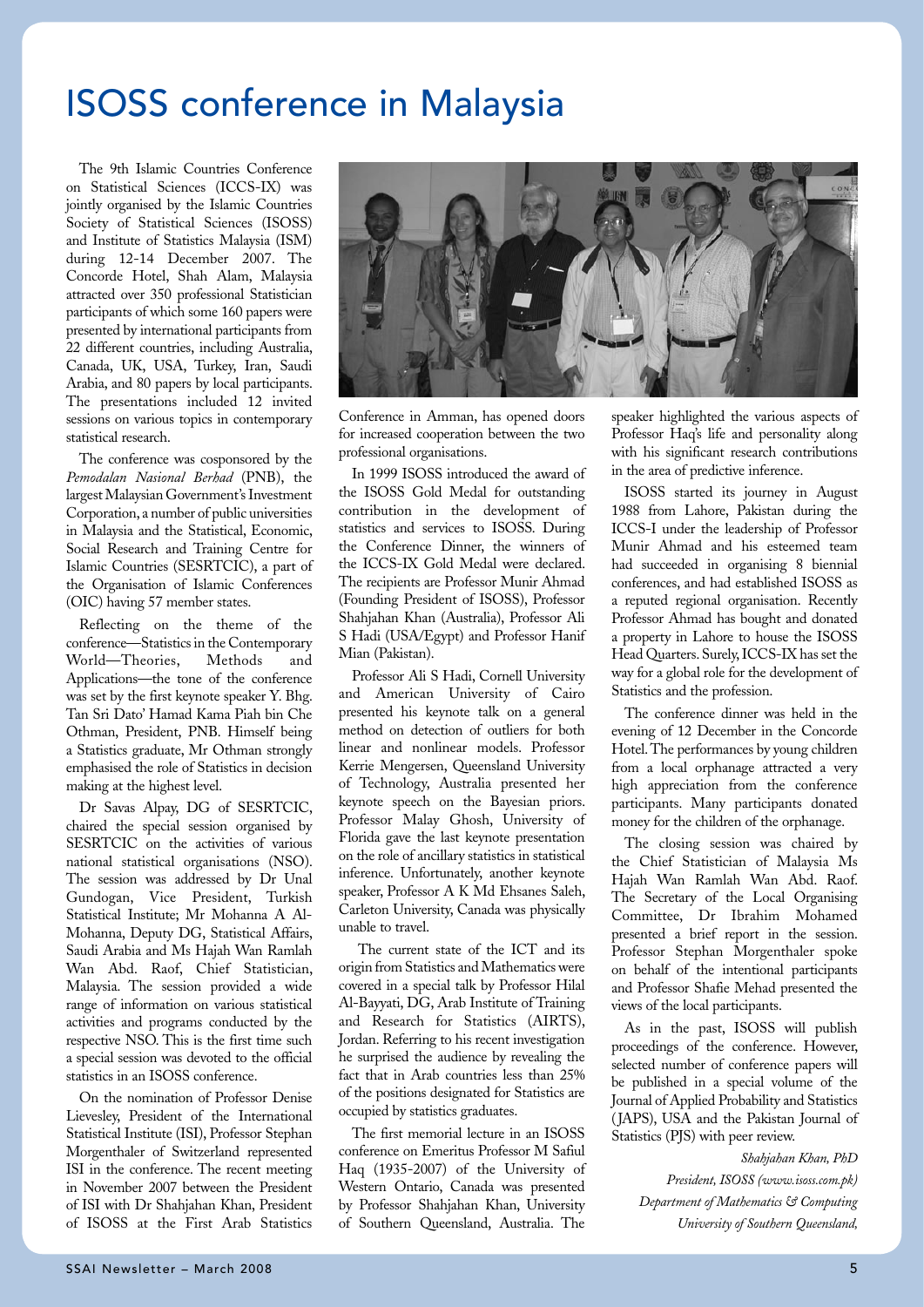# Maths matters, writes Kaye Basford

As my initial university degree was a BSc with First Class Honours in mathematics, it is not surprising that I believe the discipline of mathematics matters. I would even go so far as to say that it is a crucial foundation for almost all careers in science, engineering and technology. A couple of fairly influential people have similar views:

*'Every advanced industrial country knows that falling behind in science and mathematics means falling behind in commerce and prosperity.'*

UK Chancellor of the Exchequer Gordon Brown, Budget speech, March 2006.

*'In this ever more competitive global economy, Australia's science, engineering and technology skills need to match the best in the world.'*

Prime Minister John Howard, speech in Sydney, September 2006.

These quotes are on the back cover of Mathematics and Statistics: Critical Skills for Australia's Future, the National Strategic Review of Mathematical Sciences Research in Australia. It was commissioned by the Australian Academy of Science and launched in December 2006. I was a member of the Advisory Council for that review because I was then President of the Statistical Society

of Australia Inc, which had commissioned the December 2005 Review of Statistics at Australian Universities.

Unfortunately, young people today do not share the view that mathematics is important. In an analysis of participation in Year 12 mathematics across Australia from 1995 to 2004, Frank Barrington found that although the overall proportion of mathematics enrolments had been maintained, there had been a net loss of students taking intermediate and advanced options in which higher-level skills were taught. He inferred that "this impacts on the ability of students to undertake tertiary studies in the quantitative sciences, and for the national capacity for innovation in engineering and technology".

What has contributed to this net decline in take-up?

Secondary school students are increasingly told to take subjects in their senior years that they like or are likely to do well in. This trend is sustained by a belief that, under those circumstances, students will score well in the Equivalent National Tertiary Entrance Rank (or other tertiary entrance scores) and hence be afforded the opportunity to undertake tertiary studies.

### SSAI Bayesian Section co-supports Bayesian workshops and short course

The ISBA world meetings, held every two years, are one of the premier events in Bayesian statistics. The Australasian chapter of the International Society for Bayesian Analysis will host the 9th ISBA world meeting at Hamilton Island on July 21-25, 2008. Australia will therefore play host to several internationally renowned keynote speakers (including three COPSS medallists), comprising Jim Berger (Duke University), Sylvia Fruhwith-Schnatter (Johannes Kepler Universitat), Xiao Li Meng (Harvard University), Tony O'Hagan (Sheffield University), Gareth Roberts (University of Warwick) and Jeffrey Rosenthal (University of Toronto). A wide range of topics will be covered, including nonparametric modelling, prior elicitation, high dimensional data, MCMC and applications.

ISBA, with the support of the Bayesian Section of SSAI, will host a number of short courses and satellite meetings being held in conjunction with the conference. Two one-day short courses will be held at Hamilton Island: 'Bayesian Core' with Christian Robert and 'Hierarchical Bayesian modelling for spatially referenced data' with Sudipto Banerjee. Professor Robert, from Universite Paris Dauphine, will also be conducting a longer short course in Brisbane 4- 8 August. There are also two satellite meetings: 'Calibration and validation of complex computer models' 27-28 July in Sydney and 'Bayesian environmetrics' 17- 18 July in Brisbane. Further information on the conference, speakers, and satellite meetings can be found on the conference website: www.isba2008.sci.qut.edu.au.

You are warmly invited to participate in these events.

*Kerrie Mengersen*

Universities have probably contributed to this viewpoint by discarding advanced or even intermediate mathematics as prerequisites for entry into certain programs. Students can study intermediate and/or advanced mathematics at university (if they have not passed these subjects at Year 12 level) and, on successful completion, receive credit for them as electives within a particular program.

This process is viewed by some academics as 'dumbing down' science, engineering and technology programs, as it means that more advanced disciplinary courses are displaced. Others see it as an educational advantage by enabling students to make decisions at a later stage in their development, rather than during their mid-teens. It fits quite comfortably with the concept of one's first university degree being somewhat general, but followed by a two-year focused masters program (such as in the University of Melbourne's new model).

In any case, the declining take-up of intermediate and advanced mathematics at senior secondary school level seems to be an inevitable outcome of current subject selection practices in secondary and tertiary education. To one who regards mathematics as a central pillar of scientific endeavour, this outcome is concerning. My apprehension is shared by many in business, industry and government. Two key recommendations from the mathematical sciences review address the challenge of reversing this decline:

- ensure that all mathematics teachers in Australian schools have appropriate training in the disciplines of mathematics and statistics to the highest international standards; and
- encourage greater numbers of high school students to study intermediate and advanced mathematics.

Perhaps the best way to achieve the second outcome would be to promote the vast and increasing range of rewarding careers available to those who obtain some training in mathematics and statistics. Their pervasiveness is not well understood by the community  $-$  just about every area of employment depends at some point on handling and interpreting data, and on predicting and modelling outcomes. Jobs requiring analytical skills are advertised in areas ranging from finance and commerce to the natural sciences and engineering. More specifically, undertaking mathematics in the senior school years opens up science, engineering and technology as possible career paths.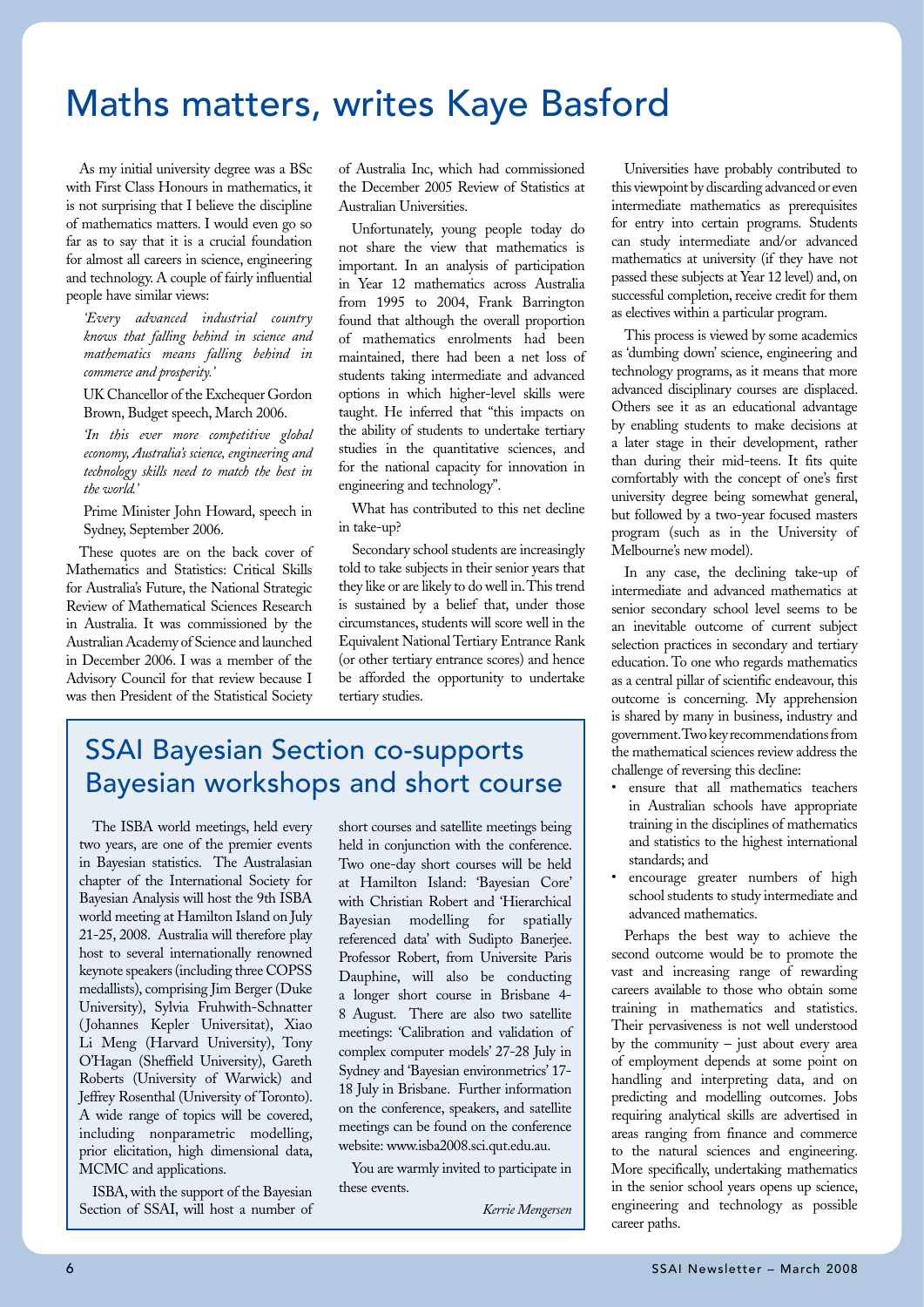The other key recommendations from the mathematical sciences review were:

- significantly increase the number of university graduates with appropriate mathematical and statistical training;
- broaden the mathematical sciences research base; and
- identify, anticipate and meet industry needs for a pool of tertiary-trained expert mathematicians and statisticians.

If all five recommendations were accepted and enacted, we would be able to build a critical mass of research, education, industry and government interaction, and ensure we maintained our technical and problemsolving capability, particularly in science, engineering and technology. We could also improve the percentage of university graduates with a mathematics or statistics major from the current 0.5 per cent a year to at least the OECD average of 1 percent.

I believe these reviews have contributed to a major change in the way mathematics and statistics are viewed by those in the Federal Government. The last Budget greatly improved the state of mathematical sciences in Australia. The disciplinary areas of mathematics and statistics are now in a higher funding band shared with computer science, with an increase of about 50 per cent in financial support per student. This is an excellent outcome that will have a big effect on relevant academics, with resulting benefits for their students.

Unfortunately, there does not appear to be a corresponding change in the way state governments view tertiary education in comparison with vocational education and training (VET), where skilled-labour shortages have been evident for some years.

In Queensland, for instance, where the government has supported higher education through its Smart State Strategy, a recent discussion paper, entitled 'Towards a 10-year plan for science, technology, engineering and mathematics (STEM) education and skills in Queensland', identified some areas of concern in professional/tertiary STEM training. However, the Queensland Government does not seem to be as proactive in addressing these issues as it is for those in the VET sector, where it is clearly very active.

Even though university education is primarily a Federal Government concern, state governments must also commit resources to encourage secondary school students to consider STEM training at tertiary level. This should happen now. Employers have already stated that they have not been able to source graduates within Australia in the

enabling mathematical sciences, as illustrated by the following:

*'Over the past few years it has been difficult for us to recruit top-class graduates in specific areas of the mathematical sciences from Australian universities. We have sought to recruit operations research and optimisation specialists from the US and Europe because of the difficulty of recruiting [them] … within Australia.'*

BHP Billiton questionnaire submitted to the National Strategic Review of Mathematical Sciences Research in Australia, 2006.

I will close on a positive note. Any mathematical training is going to be useful, whether that be for everyday life or for career choices. Intermediate and advanced mathematical skills are essential if you want any sort of career in science, engineering or technology.

These analytical skills can be obtained at secondary school or university, but the earlier they are learnt the more advantaged the logical reasoning and problem-solving skills will be in other disciplinary areas.

Mathematics does matter!

*Kaye Basford*

Kaye Basford FTSE is Head of the University of Queensland's School of Land, Crop and Food Sciences, a multi-disciplinary cross-campus school focused on agricultural, environmental and food sciences. She is immediate Past President of the Statistical Society of Australia Inc. As Professor of Biometry, her teaching and research is at the forefront of statistics and quantitative genetics through the development and dissemination of appropriate methodology for the analysis and interpretation of genotypic adaptation in large-scale plant breeding trials. Her awards include the 1998 Medal of Agriculture from the Australian Institute of Agricultural Science and Technology and a 1986 Fulbright Postdoctoral Fellowship to Cornell University.

First published in the December 2007 edition (issue 147) of ATSE Focus (Australian Academy of Technological Sciences and Engineering) http://www.atse. org.au/index.php?sectionid=931

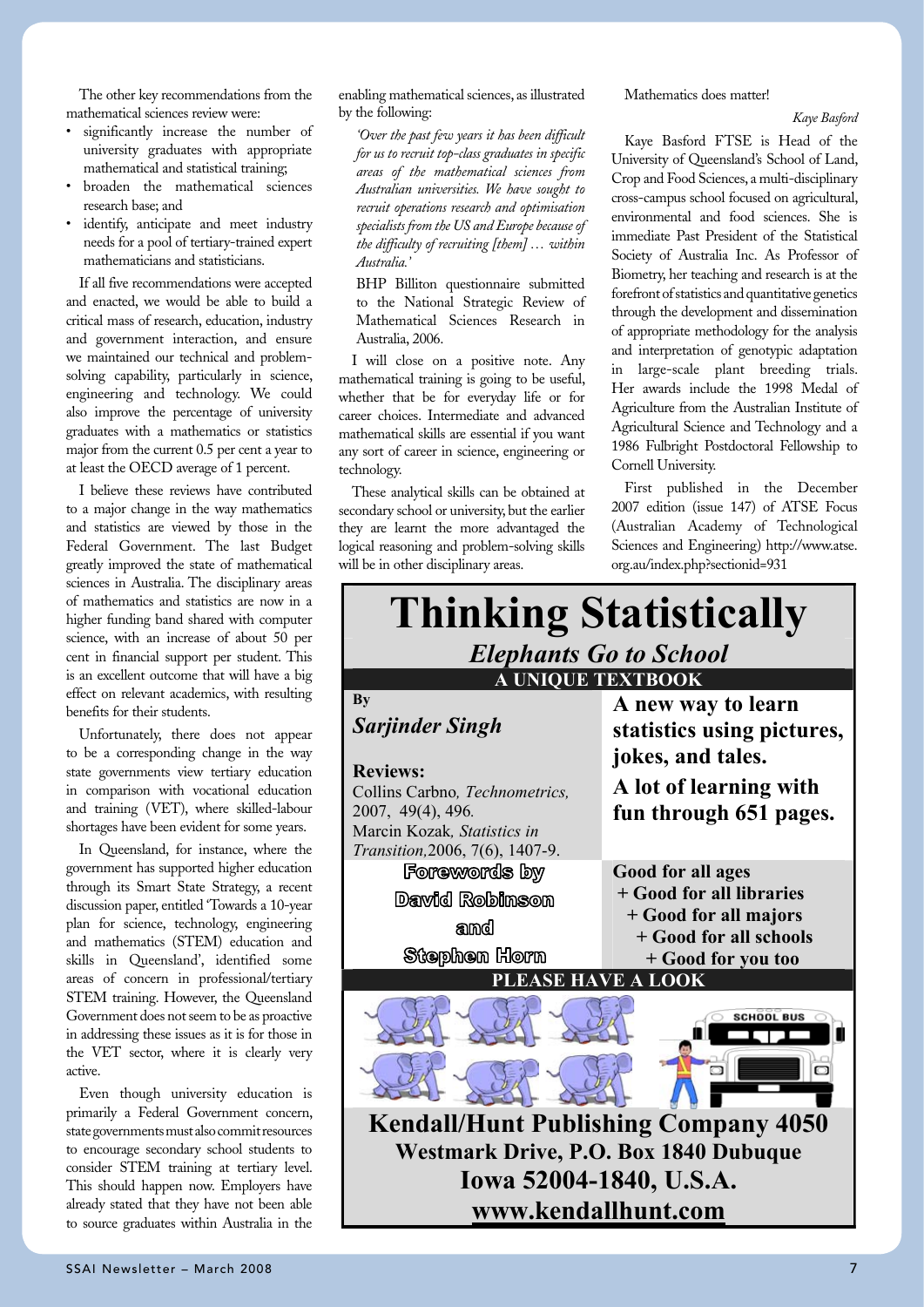### Society Secretaries

**Central Council**

President: Prof William Dunsmuir Secretary: Dr Doug Shaw doug.shaw@csiro.au

#### **Canberra**

President: Dr Glenys Bishop Secretary: Dr Ray Lindsay ray.lindsay@netspeed.com.au

#### **New South Wales** President: Ms Caro Badcock Secretary: Dr Eric Beh e.beh@uws.edu.au

**Queensland** President: Ross Darnell Secretary: Ms Helen Johnson h.johnson@qut.edu.au

### **South Australian**

President: Dr Andreas Kiermeier Secretary: Paul Sutcliffe p.sutcliffe@abs.gov.au

#### **Victoria** President: Professor Mervyn Silvapulle Secretary: Lucy Busija lucy.busija@mh.org.au

**Western Australian** President: Dr Brenton Clarke Secretary: Ms Pamela McCaskie pmccask@cyllene.uwa.edu.au

### Section Chairs

**Bayesian Statistics** Kerrie Mengersen k.mengersen@qut.edu.au

**Biological Sciences** Ari Verbyla ari.verbyla@adelaide.edu.au

**Environmental Statistics** Petra Kuhnert – petra.kuhnert@csiro.au

**Industrial Statistics** Ross McVinish – r.mcvinish@qut.edu.au

> **Statistical Computing** Kuldeep Kumar kkumar@bond.edu.au

**Statistical Education (co-chairs)** Michael Martin michael.martin@anu.edu.au Peter Howley peter.howley@newcastle.edu.au

**Surveys and Management** Veronica Rodriguez veronica.rodriguez@abare.gov.au

**Young Statisticians (co-chairs)** Richard Hutchinson richard.hutchinson@covance.com Pamela McCaskie pmccask@cyllene.uwa.edu.au

#### **Social Sciences**

Michele Haynes – m.haynes@uq.edu.au **Further contact details for Society Secretaries and Section Chairs can be obtained by contacting the Society on (02) 6249 8266**

# Three Doors with Borek Puza (Edition 13)

Welcome to the 13th edition of *Three Doors.* Last time I presented The Two Uniforms Puzzle and am now pleased to announce Steven Stern as the next winner of the Three Doors Prize, a cheque for \$60 as donated by SSAI. The solution and a discussion are given below, followed by the next puzzle.

### **The Two Uniforms Puzzle**

*Suppose that X and Y are independent random variables, and each is uniformly distributed from 0 to 1. Find the density function of*  $U = X/(X-Y)$ *.* 

### **Solution to The Two Uniforms Puzzle**

First, observe that *R* =*Y*/*X* has cdf  $F(r) = P(R \le r) = P(Y \le rX)$ , which equals  $r/2$ for  $0 \le r \le 1$  and  $1 - 1/(2r)$  for  $r > 1$ . for  $0 \lt r \lt 1$  and  $1-1/(2r)$  for  $r > 1$ . Clearer the Consider the area under the line  $y = rx$  in the unit square in the  $x$ -y plane.) So  $R$  has  $pdf f(r) = dF(r)/dr$ , which equals 1/2 for 0  $x < r < 1$  and  $1/(2r^2)$  for  $r > 1$ . Next,  $V=1-R$  random has pdf  $f (v) = f(r) |dr/dv|$ , which equals 1/2 for  $0 < v < 1$  and  $1/(2(1-v)^2)$  for *v* amo < 0. Finally,  $U=V^{-1}$  has pdf  $f(u)=f(v)|dv$  total numb  $du$ , which equals  $1/(2u^2)$  for  $u > 1$  and 1/(2(1-*u*)<sup>2</sup>) for *u* < 0. (Note that *u*=v<sup>-1</sup> maps  $(-\infty,1)$  to  $(-\infty,0) \cup (1,\infty)$ ; so,  $f(u)=0$   $\frac{f(u)}{f(x)}$ for  $0 < u < 1$ .)  $\mathcal{W}[u]$ , which equals  $1/(2u^2)$  for  $u > 1$  and *deviation*, statistical

#### **Discussion**

A second method of solution is to find the cdf of *U* (via  $F(u)=P(X/(X$ *y*)≤*u*)=*P*(*X*<(*X*-*Y*)*u*, *X*>*Y*)+*P*(*X*-*Y*)*u*, *X*<*Y*) etc.), and to then calculate  $f(u)=dF(u)/du$ . A third method is to find *f*(*z,u*), the joint pdf of *Z=X* and *U=X*/(*X*- Nahin, F *Y*) (via Jacobians), and to then integrate Other I  $f(z, u)$  with respect to *z*.

MASA

An International Journal

**Editor-in-Chief**: Sarjinder Singh **Co-Editor-in-Chief**: Marcin Kozak **Managing Editor**: Stephen Horn **Treasurer**: Sylvia R. Valdes www.iospress.nl

**www.kendallhunt.com**

Like the first method, each of these two alternatives requires a consideration of two cases ( $u$  < 0 and  $u$  > 1). However, the first method is arguably the simplest of the three. It breaks the solution into *four* easy steps (find  $F(r)$ , find  $f(r)$ , find  $f(v)$ , find  $f(u)$ , whereas the second method consists of *two* relatively hard steps (find *F*(*u*), find  $f(u)$ ), and likewise the third method (find *f*(*z,u*), find *f*(*u*)).

Nahin (2000) provides a rather lengthy solution using the second method (pp 121-128), and writes (pp 50-51): "After working on it all weekend, I finally did manage to get the correct density function, but it was just a bit tougher than I originally thought." I don't know how long it took Steven Stern, but the solution he submitted also based on the second method—was considerably shorter and clearer than Nahin's.

#### **The Records Puzzle**

*Consider a sequence of n continuous iid random variables, indexed 1,...,n, and define*  ich equals the *ith one to be a record if it is the largest amongst those indexed 1,...,i. Let R be the total number of records amongst the n random variables. Find the mean, m, and standard deviation, s, of R. Hence, for each j=1,2,...,10, find the smallest value of n such that m is at*  80, J (u)<sup>-0</sup> least j. Then, for each such value of n, calculate the corresponding exact values of *m* and *s*. Tabulate your results to 5 decimals and discuss  $b$ *riefly.* 

> For your chance to win a fabulous mystery prize, send your solution to newsletter@statsoc.org.au.

#### **References**

Nahin, P. J. (2000). *Duelling Idiots and Other Probability Puzzlers*. Princeton NJ: Princeton University Press.

# **Does SSAI have your current email address?** If you are not sure please let us know by email to: admin@statsoc.org.au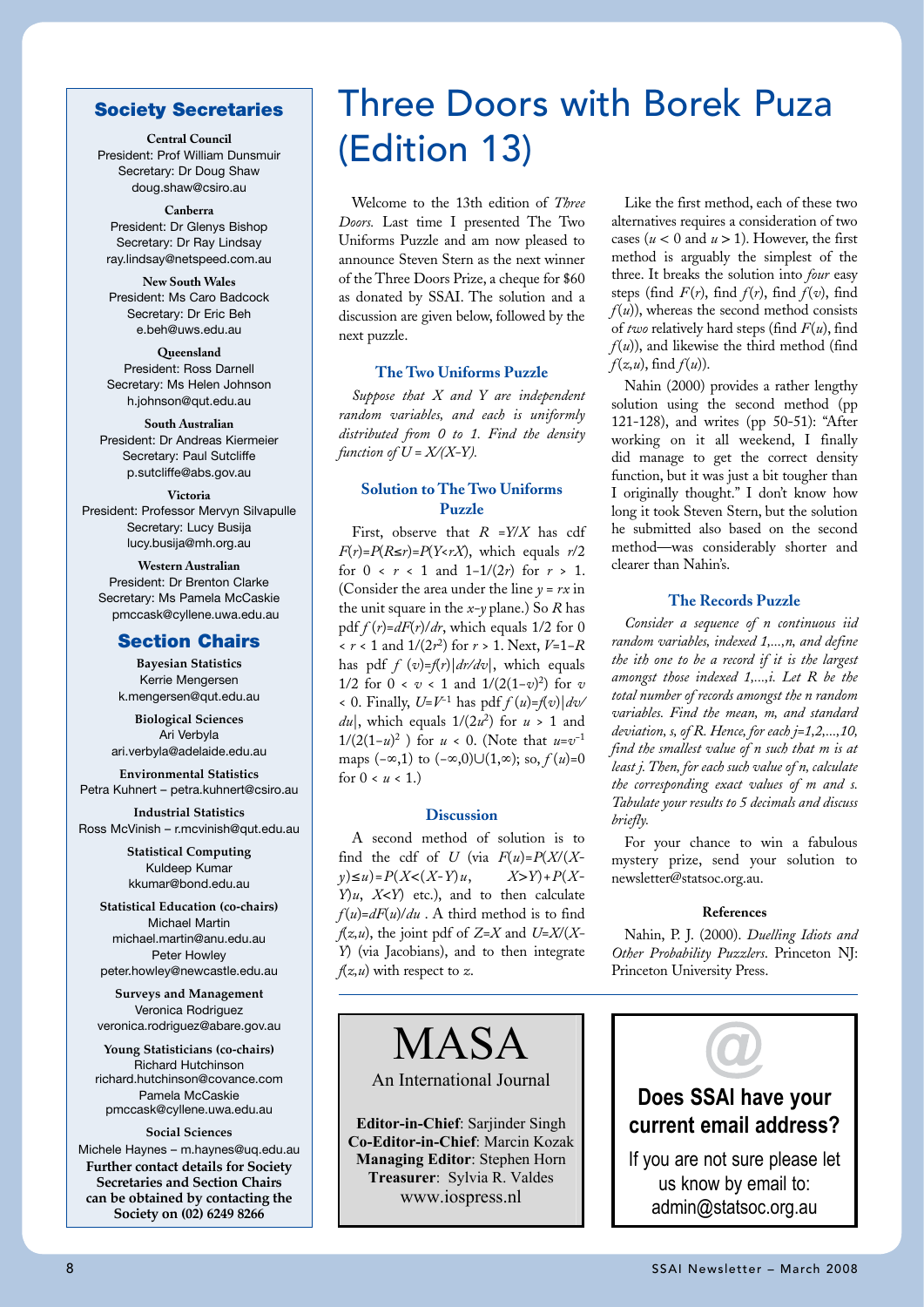# Branch Reports

### **OUFFNSLAND BRANCH NEWS**

On Tuesday 12 December Professor Helen MacGillivray spoke about *Developing probabilistic statistical thinking at the tertiary level* to an audience of local members at the Queensland University of Technology (QUT). Professor MacGillivray is the Director of the Maths Access Centre at QUT, providing expertise and support for mathematical and statistical literacy and learning, as well as the Discipline Coordinator for Statistics in the School of Mathematical Sciences. In addition, Professor MacGillivray is President-elect of the International Association for Statistics Education, and most recently was awarded a national Carrick Leadership Grant and a national Carrick Senior Fellowship.

In an interesting talk, Professor MacGillivray focussed on the need to maximise student learning and engagement, in probabilistic thinking, at the tertiary level. These goals may be achieved by maximising optimal learning environments—moving beyond the childhood introduction of probability reasoning, based on coins and dice, to a more developmental focus based on data-driven, realistic approaches to building probabilistic statistical thinking and problem-solving. The need for such development is not just for statistical majors but continues to increase in areas such as information technology, engineering, finance, health and many others.

Professor MacGillivray explained that there are two aspects of probability at the introductory tertiary level, (i) for use in introductory data analysis and (ii) as a foundation for further study and/ or applications in statistical/stochastic modelling. Professor MacGillivray advocates a minimalist objective-oriented approach for use in introductory data analysis, and a constructivist, collaborative and data-linked approach as a foundation in probabilistic thinking and skills. Her talk focussed on the latter point, discussing learning and assessment strategies, as well as the analysis of student and tutor feedback, to evaluate the effectiveness of teaching probabilistic thinking to students in a collaborative problem-solving, data orientated environment.

To achieve these goals, a unit/module, which was designed specifically to provide a firm foundation in probabilistic statistical thinking, has been successfully implemented at QUT. The objectives of this first year unit include helping students to unpack, analyse and extend what they have brought with them to tertiary study, develop problem-solving skills, link with data and real investigations and processes, and consolidate and synthesize foundation mathematical skills. This is assisted by emphasising group work and collaboration amongst students.

Feedback from students has been extremely positive, with students actively participating in group projects, data based class activities, and group work in problem-solving within tutorials. This has not only increased student engagement, but also the strong emphasis on problemsolving skills has been shown to positively predict exam results for both this and more advanced units in both mathematics and statistics. The promotion of probabilistic statistical thinking at the tertiary level is an insightful and long overdue strategy aimed at maximising student engagement and learning, as well as providing enhanced problem-solving

skills conducive to successful employment post university as well as further study.

This insightful presentation was well received by local members.

### Canberra Branch News

#### **The 2007 Knibbs Lecture**

The 2007 Knibbs Lecture was held on November 27, 2007. Professor Rob Hyndman from Department of Econometrics and Business Statistics, Monash University was the Knibbs Lecturer. His lecture on this occasion was on the importance of being uncertain when performing population forecasting.

In his talk, he argued convincingly for the need to shift from current approach in forecasting using assumed fixed future condition (what-if projection) to a more realistic formulation using stochastic models. The what-if projection, although can be used to compute estimates, does not allow quantification of the uncertainty surrounding the estimates. The stochastic model-based forecast, on the other hand, allows the quantification of uncertainty and thus can produce useful prediction intervals. Another area



*Photograph copyright: Kevin Wang.*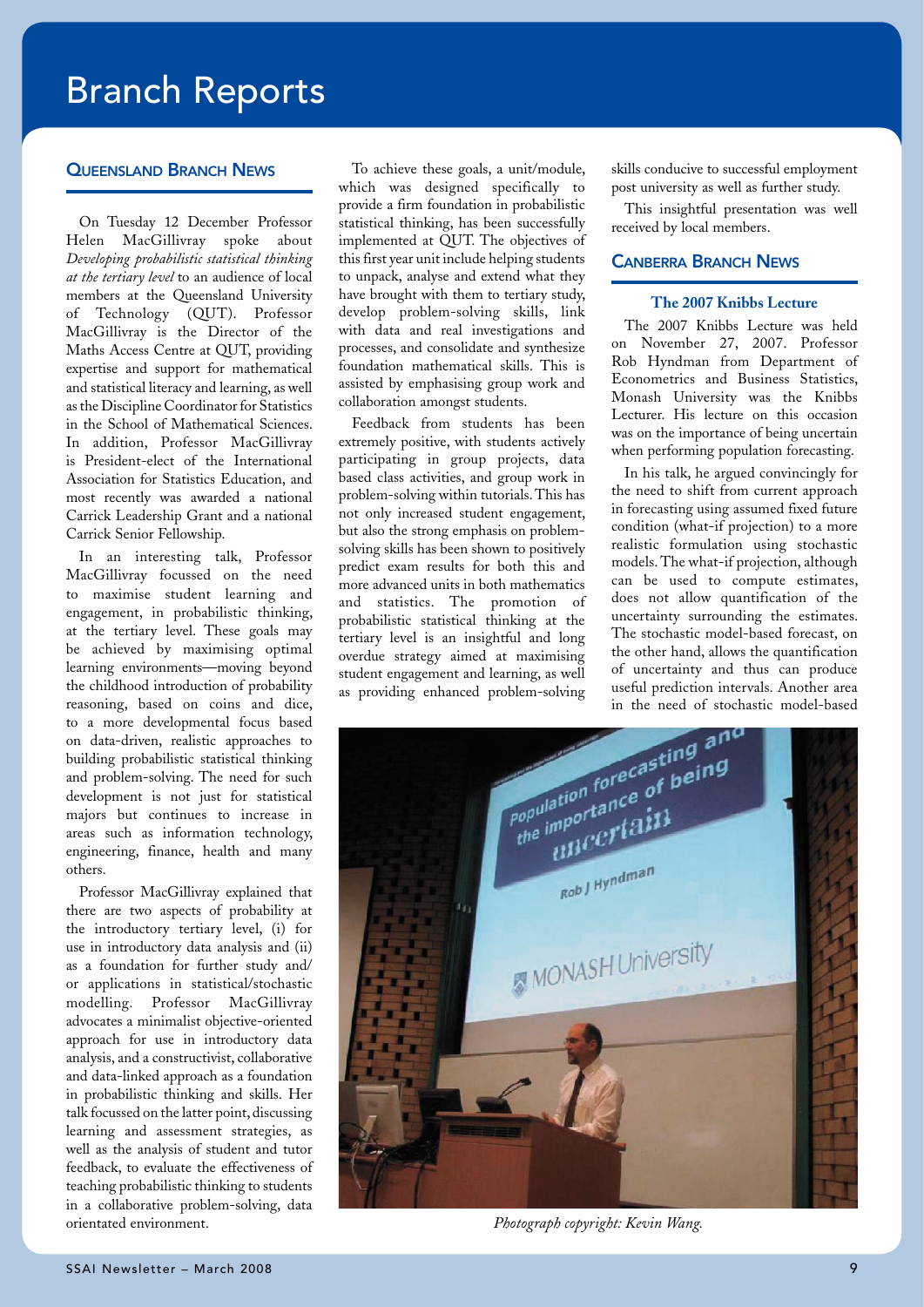# **Branch Reports Continued**

approach is exponential smoothing. In recent years, Prof. Hyndman and colleagues have come up with a class of state-space models that enable the uncertainty around exponential smoothing estimates to be computed easily. The algorithms to compute prediction intervals in exponential smoothing are available in two freely available packages in R (forecast) and Excel (PhiCast).

Prof. Hyndman then showed how the stochastic-based models can be applied to predict Australian Population up to 2023 by using three sub-models for mortality, fertility and migration for men and women. Taking advantage of modern computational techniques and methodology from functional data analysis, he showed some interesting patterns of prediction in each of the sub-models. Combining the different sub-models, he compared the prediction based on the stochastic models and the three Australian Bureau of Statistics (ABS) population projections termed "high", "medium" and "low" projections based on assumed future conditions and showed that the "high" and "low" projections are approximately the upper and lower bounds of the 80% prediction intervals from the stochastic models and for some variables such oldage dependency the coverage could be expected to be lower than 80%.

The two discussants, Dr. Patrick Corr from the ABS and Prof. Varshid Vahid from the ANU provided interesting comments afterwards. Dr. Corr commented on the link between Prof. Hyndman's works with the practice of forecasting at the ABS and illustrated some possible barriers before the methodology can be adopted. These barriers include educating users about the importance of uncertainty. Prof. Vahid, in his comments, clarified the uncertainty quantified in Prof. Hyndman's model is conditional only on past measurement of demographic variables used in the models and whether incorporating information from other countries with a more 'advanced' demographic feature may improve our measurement. He also gave a possible explanation on why average users may not be interested in forecasting not only mean value but the whole densities of the value, because they would find the decision making process after confronted

with such forecast to be difficult and he suggested the need to let users evaluate the usefulness of forecast densities using their own loss function.

### Victorian Branch News

### **Growing Up in Australia, the longitudinal study of Australian children**

On a cold and drizzly July evening in Melbourne, about 40 Victorian Branch members and guests gathered to hear Carol Soloff talk about *'Growing Up in Australia,* the longitudinal study of Australian children (LSAC)'. Carol Soloff is the Australian Institute of Family Studies' Project Manager for this study, which she talked about in some detail, with particular emphasis on methodology. She has been working on the project since July 2002. Prior to this, Carol was employed at the Australian Bureau of Statistics and has experience in survey development at state and national levels across a range of subject areas, as well as survey management, operations and interviews.



*Carol Soloff with a sample of gifts used in the LSAC. Photo: Brian Phillips.*

*Growing Up in Australia* is a landmark study that was initiated and funded by the Australian Government Department of Families, Community Services and Indigenous Affairs, and is developed and managed in partnership with the Australian Institute of Family Studies with advice from a consortium of leading researchers across Australia. This study's aims are designed to identify policy opportunities for improving support for children and their families and for early intervention and prevention strategies.

Carol took us through how the study came into being and the various players involved. She explained the conceptual model that underpins the study (Bronfenbrenner's ecological model) as well as outlining the key research questions the study is designed to address, which revolve around several issues: how well Australian children are doing on a number of key developmental outcomes; what child, family and community factors are related to different child outcomes; and what helps maintain an effective pathway, or how to change one that is not promising.

The study is following the lives of 2 cohorts of children over at least seven years. During 2004 (Wave 1), about 5,000 infants and 5,000 children aged 4-5 years were recruited to the study. Families were visited again in 2006 (Wave 2), with interviews completed for 90 per cent of families recruited in Wave 1. Interviewing has already started for the first phase of Wave 3.

Sample retention is clearly an important issue for a longitudinal study. Carol showed us the range of gifts and other products that are used to help families take ownership of the study and hence continue to take part. Copies of the study's most recent Annual Report were also available.

Carol went into considerable detail on the sample design. Children were selected at random from the Medicare enrolment data base, from randomly selected postcodes. Although the ideal design was to give all children of the right age an equal chance of selection in the study, there were many impediments to this. Carol discussed the challenges involved, such as an out-of-date sampling frame, a frame where many addresses were post office boxes (makes a faceto-face interview difficult!), the large variability in postcode geographic size and distribution of children across postcodes, only selecting one child per family, and children on multiple Medicare cards.

Carol also outlined the various sources of sample loss in Wave 1, with refusals (there were a number of stages where families had the opportunity to 'optout' of the study), and non-contacts (due to the relatively high mobility of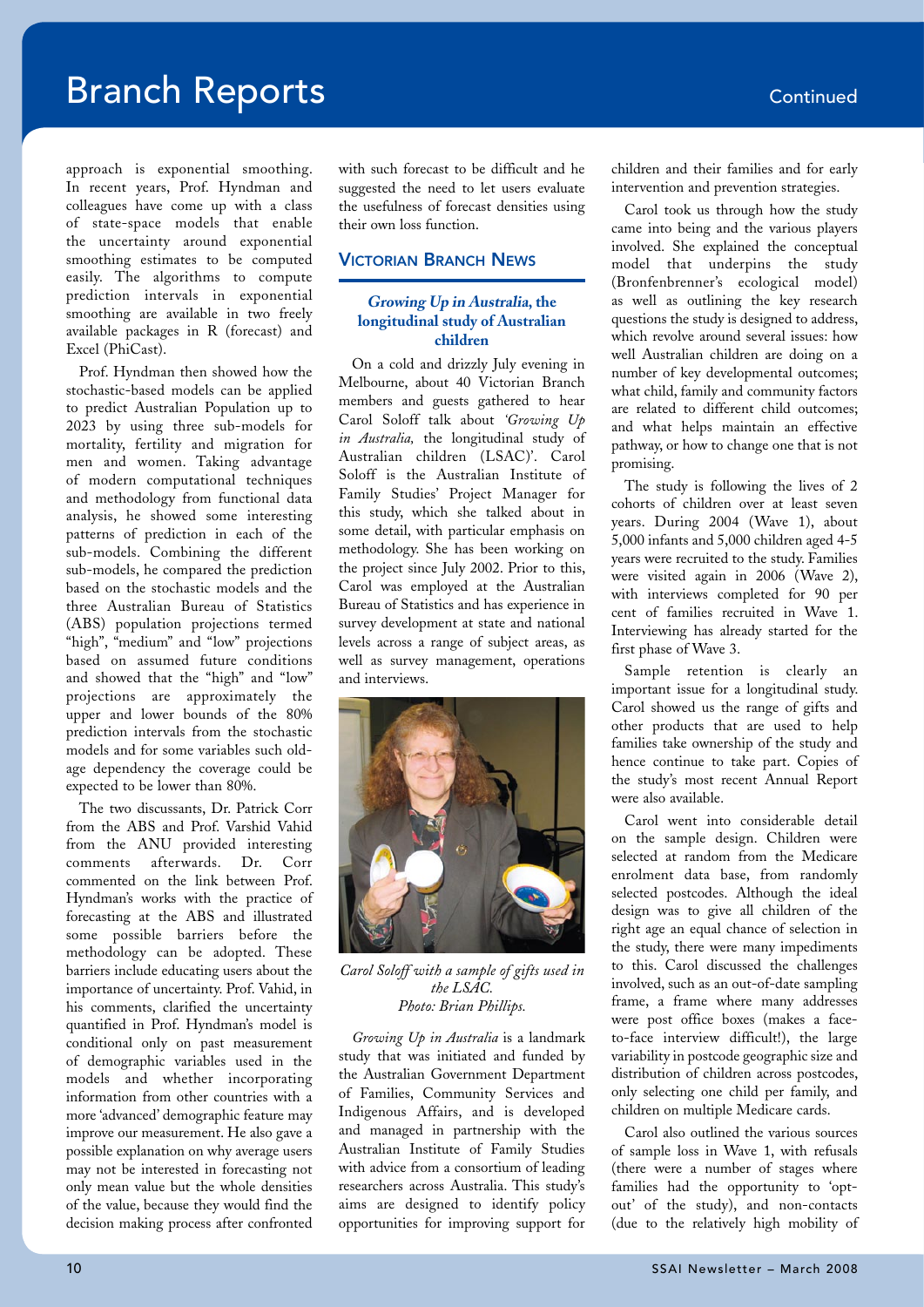the population) being the major ones. (In Wave 2, non-contacts were more common than refusals.) Carol provided an overview of how the weighting of the data has taken into account the sample design and non-response bias. Variables significantly related to non-response were mothers with education level less than Year 12, and mothers who speak a language other than English at home. Carol referred us to the website www.aifs. gov.au/growingup for more information on the weighting process (via a technical paper) and for information about the study in general.

This study provides a very rich data source. A large range of data is being collected on the child and his or her family via a face-to-face interview with the parent who knows the child best, as well as via forms completed by parents, teachers and child carers in their own time. Additional data from Medicare Australia (service use, Pharmaceutical Benefits Scheme use and immunisation history) and the National Childcare Accreditation Council, and aggregate Census data are also attached to the file. Carol encouraged us all to become users of the data, if we are not already, as well as alerting us to issues that should be considered when analysing the data, such as the age range of the children and the need to allow for the study design and weighting. Wave 2 data are about to released and the data set is available at very low cost to researchers and academics once their use of the data has been approved by the study's funders.

We were also informed about the "Life at" documentary series, which is based on the LSAC study and is following 11 babies and their families. "Life at 1" screened on ABC TV last year, a "Life at 2" website is now available (www.abc. net.au/lifeat2) , and filming for "Life at 3" is underway. Carol said that she has greatly enjoyed being involved in this documentary and felt privileged to be invited into these families' lives.

After the meeting, a number of us adjourned to nearby restaurant for dinner and we continued our discussion about Carol's very meaningful and very interesting presentation.

*Ann Maharaj*

### **Predicting seabed fauna using physical data**

In recognition of the recent growth in the Tasmanian statistical community, the Victorian Branch invited Scott Foster, from CSIRO Mathematical and Information Sciences (CMIS) in Hobart, to address the September meeting. Scott is one of four statisticians in the Hobart CMIS group. He is collaborating with scientists in CSIRO Marine and Atmospheric Research on a major project on seabed monitoring. Its aim is to understand marine ecological processes in a critical range of Australia's continental slope (specifically, the depth range 150m to 1000m). The study will provide key inputs into major decisions on the management of Australia's marine economic zone, such as the selection of Marine Protected Areas.

The seabed monitoring project was born out of a dramatic improvement in technology for mapping the seafloor. Historically, marine maps were cobbled together from a variety of sources, and to be polite—they were indicative rather than exact. Now specially equipped ships are able to bounce multiple sonar beams off the seafloor, and, after some fancy footwork, scientists then produce, from the reflected signals, detailed maps of depth, gradient and back-scatter (a measure of seabed roughness). The new 'swath' maps are a revelation. Furthermore, they are relatively quick to produce—potentially Australia's marine economic zone could be swath mapped within 3 years. Despite this quantum leap in quality, swath maps do not provide any definite information on ecological processes. For this, a second 'new' type of data can be used. A video

camera is lowered to within a metre or two of the seafloor, and is towed behind a vessel along fairly linear transects over several kilometres. Each video is analysed frame by frame by marine biologists to provide information on substrate type (whether the seafloor is sandy, or rocky, or whatever), geomorphology (whether the seafloor is flat, or has ripples, for example) and fauna type (whether the dominant species in the frame consists of sponges, or sedentary fauna, and so on). These are important ecological variables.

The statistical challenge facing Scott and his colleagues is to model trivariate (substrate, geomorphology and fauna) categorical spatial data from the video transects, including covariates from the swath maps. As a second step, the model should then be extended to predict the distribution of fauna (with standard errors) over large marine areas that have been swath mapped, with perhaps a few scattered video transects intersecting the region. Scott described an approach using reversible Markov chains to model the video data, which seemed to work remarkably well on both simulated and real data. Scott finished his tour de force by describing some future challenges, including the provision of suitable diagnostic measures for spatial models with categorical responses.

The meeting was hosted by Monash University's Department of Econometrics and Business Statistics, now housed in their bright new high-rise building on the Caulfield campus. In keeping with a talk about deepwater issues, dinner after the meeting was in a basement restaurant in the depths of the same building.

*Geoff Laslett*



*Rocky outcrop supporting sponges, octocorals and bryozoans. Video still: CSIRO Marine and Atmospheric Research.*